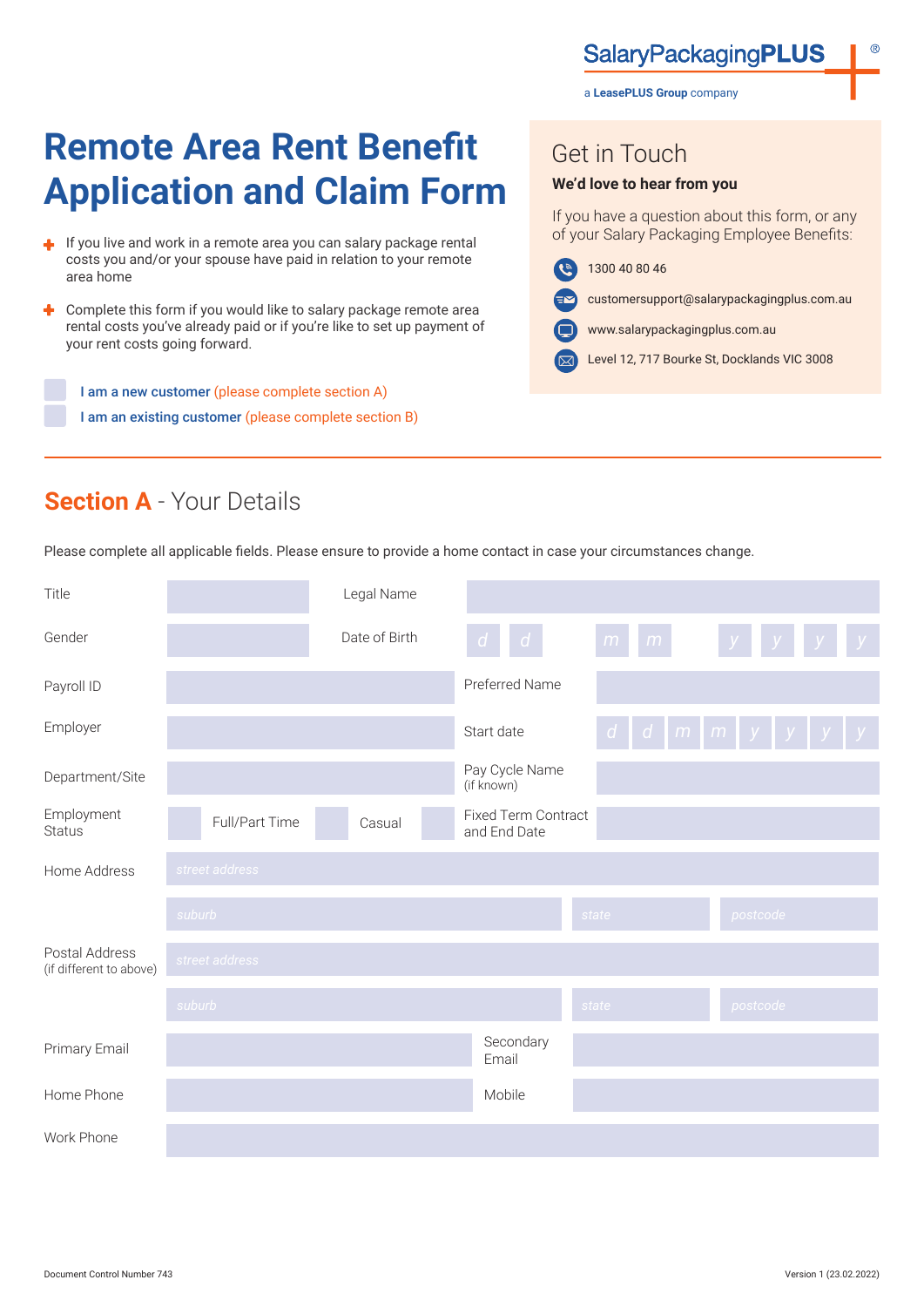**SalaryPackagingPLUS** 

a **LeasePLUS Group** company

Chooklict

# **Section B** - Existing Customers

| Name                |           | ULICUMIOL<br>For SalaryPackagingPLUS to set up your new package,               |
|---------------------|-----------|--------------------------------------------------------------------------------|
| Payroll ID          |           | we need:                                                                       |
| <b>Start Date</b>   | dd mmyyyy | $\triangle$ Completed form<br>Recent payslip (or 5 payslips if you are casual) |
| Department/<br>Site |           | + Substantiation                                                               |
| Work Location       |           |                                                                                |

### Remote Area Property: Details

The street address of the remote area property that is the subject of this claim is:

| suburb /<br>state | postcode |
|-------------------|----------|

**Note:** by completing and signing this salary packaging claim form (below) you confirm that the remote area property identified above has not been used for income generating purposes (e.g. agricultural production or short/long term letting) during the claimed rental periods.

#### Claim Instructions

- In order to claim remote area rent costs you must select one (or both) of the benefit claim options below.
- Make sure you properly consider and complete all checklist items for the option you are claiming as they are required to access the salary packaging tax benefits.
- If your rental costs are shared with others you must only claim the portion of the rent that you and/or your spouse pay.
- Make sure you attach one or more of the following substantiation items to the claim as it may not be accepted otherwise:
	- Claim Option 1: Future rental costs
	- You must attach a copy of your lease agreement
	- Claim Option 2: Rent amounts you've already paid
		- Rental ledger from your landlord showing rent amounts paid
		- Rent receipts
		- Bank statement showing rent amounts paid

## **Claim Option 1:** Future remote area rental costs

Complete this section to salary package future remote area rental costs directly to your landlord.

#### **Benefits checklist:**

My landlord's bank details (for direct payment of remote area rent) are as follows:

| <b>Account Name</b> |                       | <b>Financial Institution</b>        |
|---------------------|-----------------------|-------------------------------------|
|                     |                       |                                     |
| <b>BSB Number</b>   | <b>Account Number</b> | <b>Transaction Reference Number</b> |
|                     |                       |                                     |